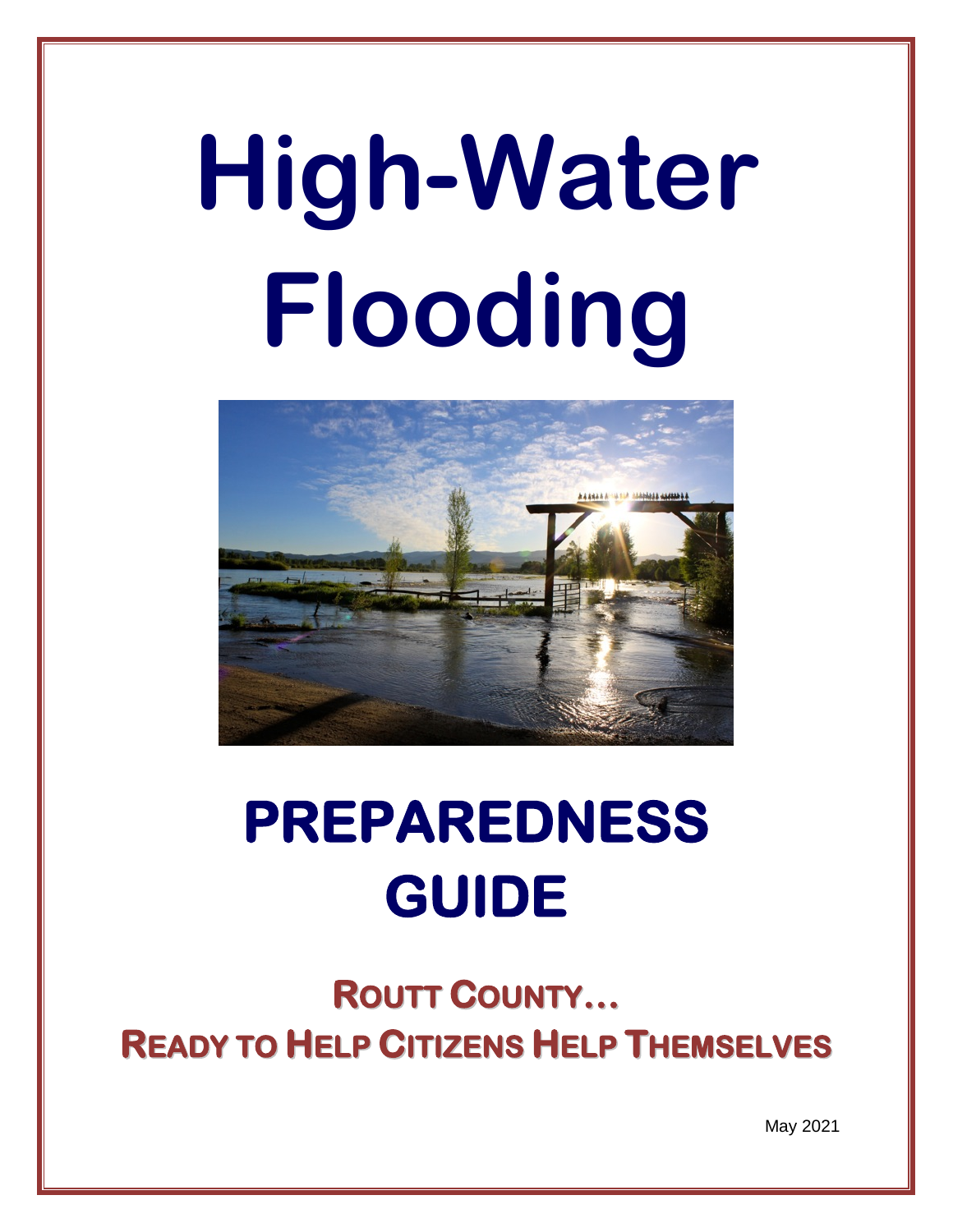#### May 2021

To Residents, Business Owners, and Visitors of Routt County:

Routt County typically sees the effects of melting snow from May through June. This guide from the Routt County Office of Emergency Management informs the community about the impacts of high-water flooding and how to prepare for it. County, city, and town officials and staff are ready for a possible high water flooding event. Routt County is prepared to help citizens help themselves.

No one can completely predict the spring weather. Warm temperatures and precipitation determine the rate of flow in the tributaries, creeks, and rivers in Routt County. Local and state officials continuously monitor the flows in the Yampa and Elk River drainages and are prepared to respond to the possibilities of high-water situations. During May and June, the county, city, and town Public Works Departments manage debris and obstructions in waterways.

The Routt County Office of Emergency Management assembled a summary of questions, and answers on the following pages to help you prepare for a high-water flooding event. If you don't have flood insurance, you might want to consider purchasing a policy sooner than later. Flood Insurance Rate Maps, available on-line at [www.fema.gov,](http://www.fema.gov/) will assist you in locating your property and evaluating its proximity to 100-year flood areas. You may also call the Planning Department in your city/town or the county for this information.

Another great resource is [www.Ready.gov](http://www.ready.gov/) for emergency preparedness information and the United States Geological Survey (USGS) site [\(http://waterdata.usgs.gov/co/nwis/discharge\)](http://waterdata.usgs.gov/co/nwis/discharge) that monitors the flow (CFS-cubic feet per second) in area creeks and rivers and for other information as the spring melt situation unfolds.

The primary alerting mechanism for residents and guests is the Routt County Public Alert and Warning System. Registration is required for residents and guests to receive this information. Visit [RouttCountyAlerts.com,](https://member.everbridge.net/index/892807736727602#/login) select "Click Here to Sign Up," and follow the prompts.

On behalf of Routt County Government, the City of Steamboat Springs, the North Routt community, and the Towns of Hayden, Oak Creek and Yampa, we thank you for your efforts to be more resilient and better prepared to withstand and endure any emergency or disaster that comes our way.

> Routt County Government City of Steamboat Springs North Routt Community Town of Hayden Town of Oak Creek Town of Yampa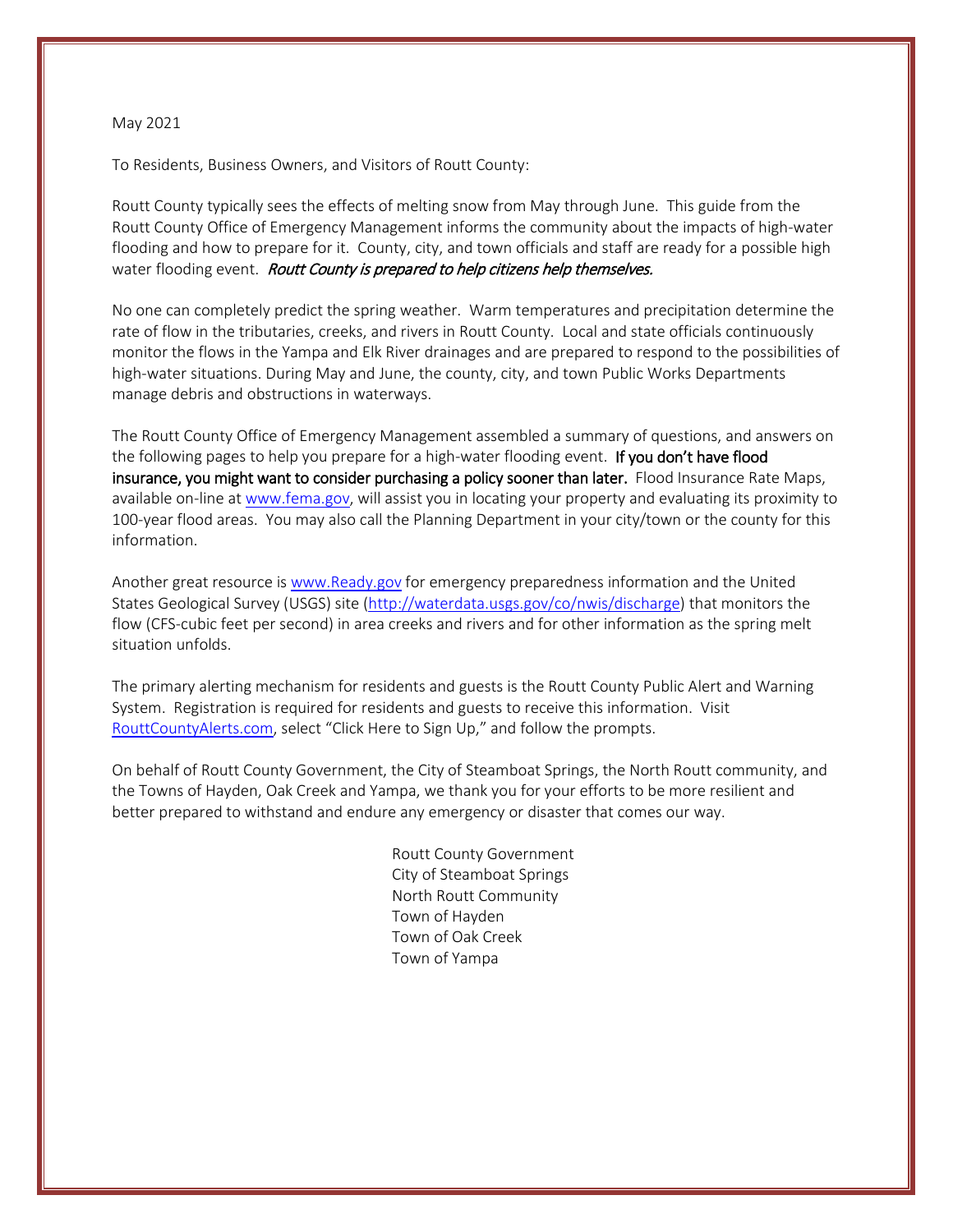## **INTRODUCTION**

Cities, towns, and counties in all parts of Colorado, with the assistance of federal and state agencies, continue to develop comprehensive emergency preparedness programs to reduce loss of life and protect property from disasters. People are warned of impending emergencies/disasters, evacuated from danger areas, treated for injury, and helped to resume their normal lives after disaster strikes.

The primary purpose of this guide is to save lives, reduce injuries, and protect property. It is designed to present information and guidance on action to take to enhance survival in the event of high-water flooding events.

You can give yourself and your family a much better chance of surviving and recovering from major disasters if you will take time now to:

- Register for emergency notification through RouttCountyAlerts.com
- Understand the dangers you would face in an emergency
- Make your own preparations
- Learn what actions you should take at the time of the emergency

This guide describes the preparation and emergency actions that will help people cope with the impacts of high-water flooding.



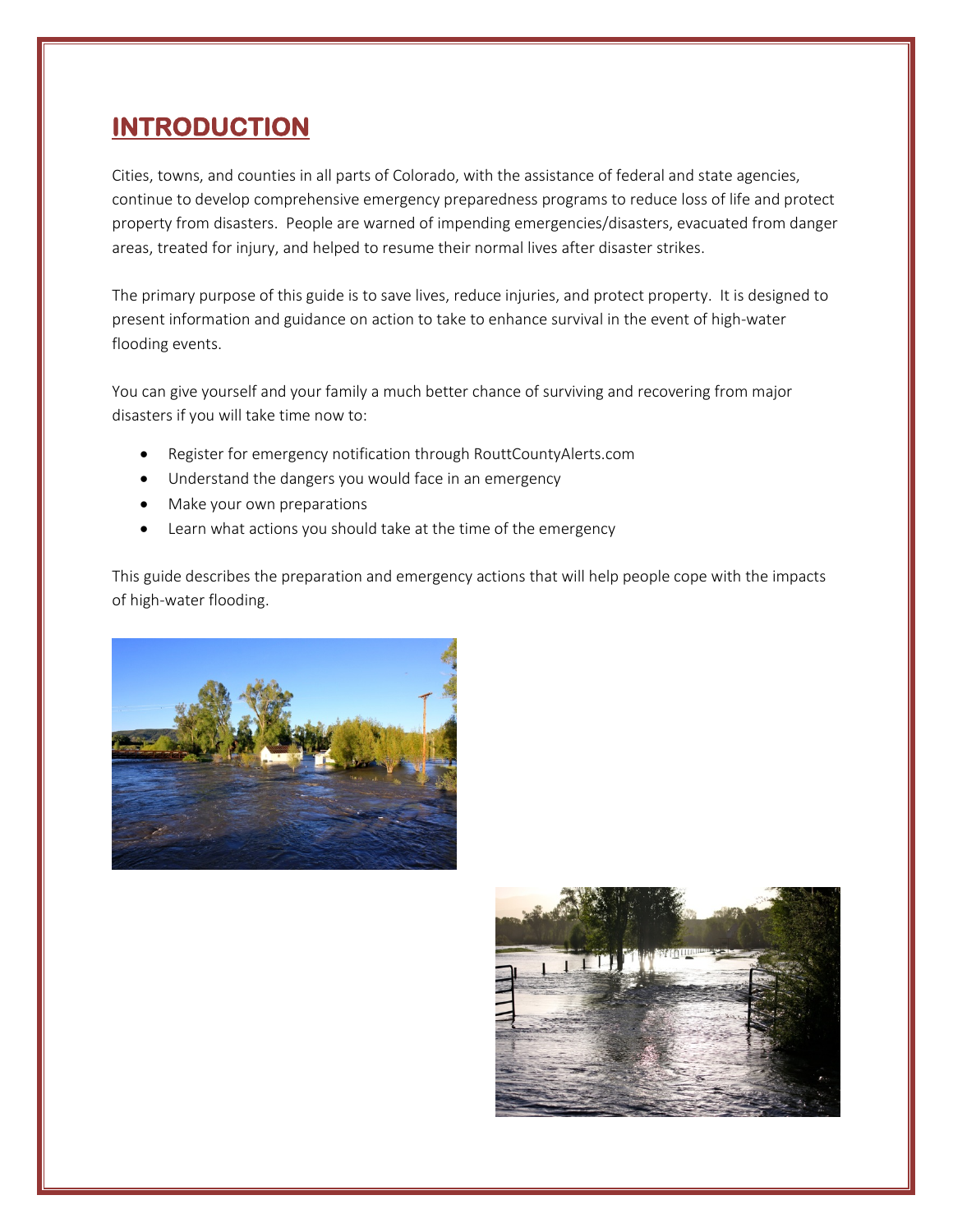## **EMERGENCY NOTIFICATION**



e can't reach you, we can't alert you

Routt **County Alerts** 

The RouttCountyAlerts system is used to send critical communications, from evacuation notices to missing child alerts.

The system provides public safety officials the ability to alert the public when needed. Residents and businesses are encouraged to sign up for RouttCountyAlerts to ensure they receive timely emergency notifications when alerts are issued.

To ensure you receive notifications, go to [www.RouttCountyAlerts.com](http://www.routtcountyalerts.com/) and enter your contact information, including multiple phone numbers, text and email addresses. We also encourage you to indicate if you have any Access or Functional Needs that need to be considered during an emergency situation so that we can ensure you receive the necessary support at these critical times. Your contact information remains confidential and will only be used for community notifications.



## **HIGH WATER FLOODING EVENTS IN ROUTT COUNTY**

## **BACKGROUND**

- Unusually high snowpacks naturally raise the risk of future high-water flooding.
- The *rate* at which snowpacks melt in the spring affects flooding risks.
- Rain, coupled with warm weather and snowmelt, increases the risk of flooding.
- A number of factors determines high-water flooding risk:
	- $\triangleright$  Proximity to waterway
	- $\triangleright$  Time the dwellings were built (prior to the floodplain regulations).
- Significant high water flooding events occurred in 1934, 1952, 1974, 1984, 1997, 2006 and 2011.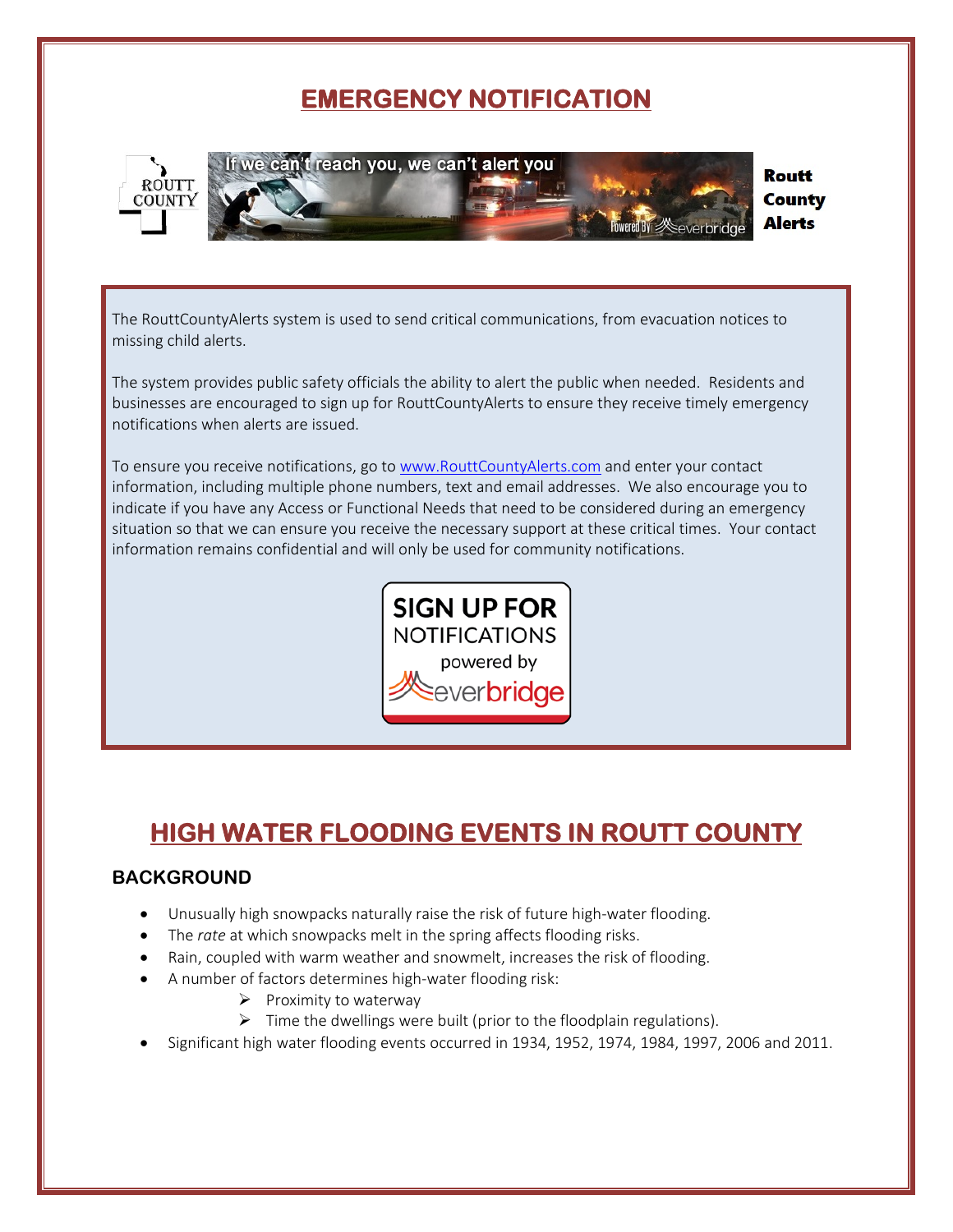## **HIGH-WATER FLOODING PREPAREDNESS**

## **WHAT CAN CITIZENS DO TO PREPARE FOR AN EMERGENCY?**

#### **Determine whether you live in a high-risk area:**

Weather conditions during May and June, as well as the speed of the snowmelt, determine the severity of local high water flooding events along tributaries, creeks, and rivers in Routt County. Unusually high snowpacks naturally raise the possibility of high-water flooding, but risk is determined by a combination of events and conditions:

- Heavy, concentrated rain events
- Heavy rains mixed with spring's melting snow, creating excessive run-off into rivers and creeks
- Ice jams water upstream is blocked by ice downstream

Remember that if rising waters become a threat to your safety, follow the instructions of local emergency officials who are involved in rescue or high-water response operations, including those directing traffic, as water can be deeper than it appears.

#### **Before a high-water flooding emergency:**

High water flooding may occur in the area where you live, and although your home may not be immediately affected, you may be cut off from outside resources (phone, electricity, safe drinking water, road access) and even some members of your household.

#### **Be prepared before an emergency:**

- Create an emergency plan that every household member knows. The plan should include information on how to shut off electrical power and natural gas sources, safe meeting places out of the high-water flooding-risk area, an out-of-area contact, plans for pets and livestock, and a neighborhood safety plan that identifies people who may need extra help. Once you formulate your plan, *rehearse it!*
- Assemble an emergency supply kit containing non-perishable foods, bottled water, first aid kit, necessary medications, flashlights and batteries, personal toiletries, identification for each family member, some cash, and any important family documents. Be prepared to be on your own for at least 72 hours, possibly longer.
- Have a grab-and-go emergency kit ready for each member of your household as you may have to leave in the middle of the night or on short notice. This kit should have basic essential items such as prescription medications, eyeglasses, important papers, flashlight, clothing, identification, and some cash.
- Organize your homeowners' association, neighbors, and friends to assist with filling and placing of sandbags.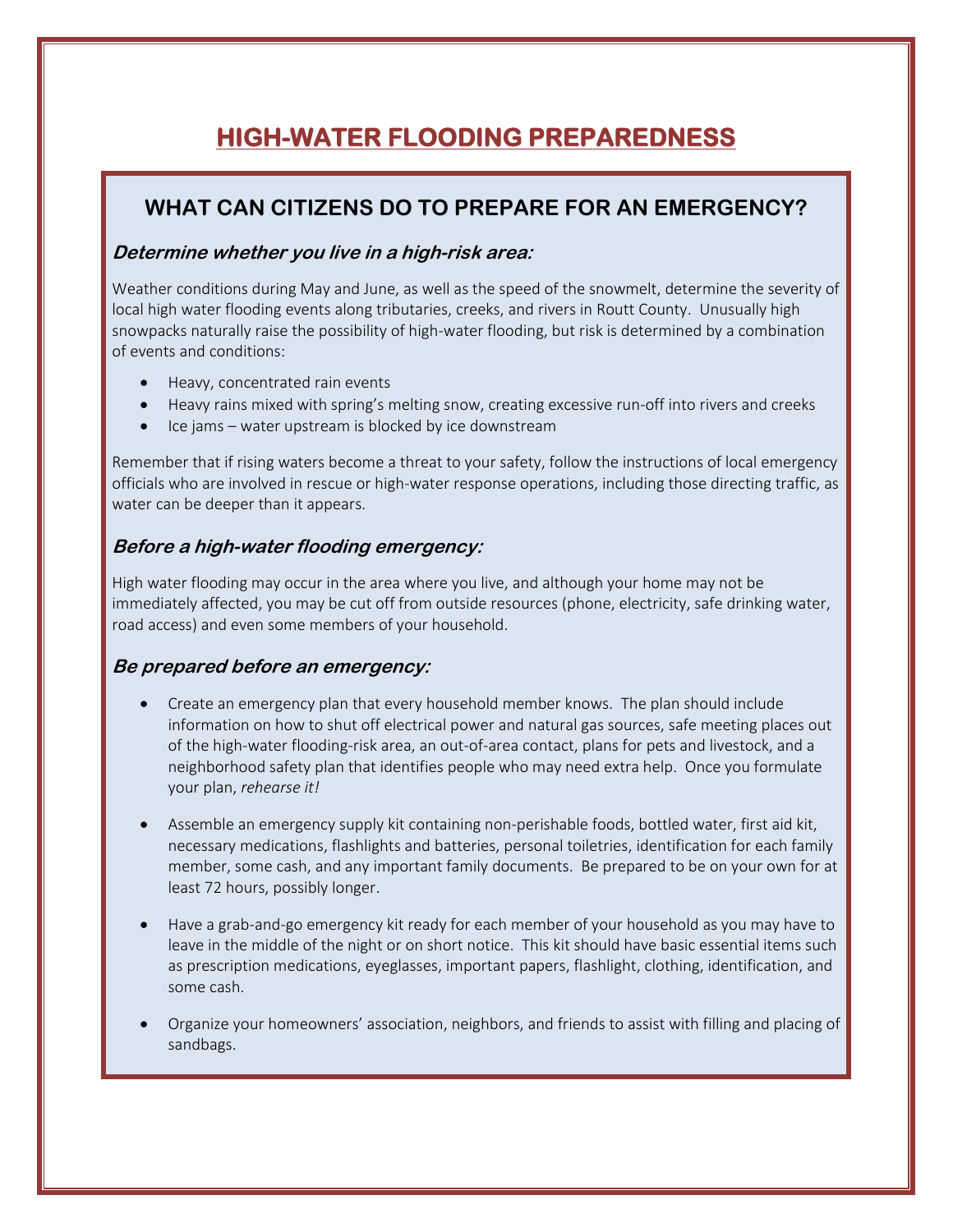- Help a neighbor who may require special assistance infants, elderly people, and people with disabilities.
- If local authorities instruct you, turn off all utilities at the main power switch and close the main gas valve.

#### **After a high-water flooding emergency:**

- Do not return home or visit disaster areas until authorized to do so. High-water flooding dangers do not end when the water begins to recede. Use common sense, exercise caution, and follow directions of emergency responders.
- If you have flood insurance and suffer a loss, notify your agent.
- Listen for news reports to learn whether the water supply is safe to drink.
- Avoid flooded areas; water may be contaminated or may be electrically charged from underground or downed power lines.
- Clean and disinfect everything that got wet. Mud left from high-water can contain sewage and chemicals.
- Do not turn on electrical switches or wet electrical equipment unless certified by an electrician.
- Avoid a health hazard from eating food contaminated with high-water or left in an unplugged refrigerator or freezer – if in doubt, throw it out! Contamination can spoil foods and medicines, making them dangerous to consume.

## **PUBLIC WORKS HIGH-WATER FLOODING ACTION PLAN**

## **WHAT CAN YOU EXPECT FROM PUBLIC WORKS?**

- Monitoring rivers and streams in the city, towns and county.
- Managing debris that might impede the flow of water in creeks and culverts in public right-ofway.
- Evaluating levels of flooding and/or anticipated flood threat and determining needs.
- Establishing priorities for the protection of life safety, essential facilities, access roads, bridge structures and culverts.

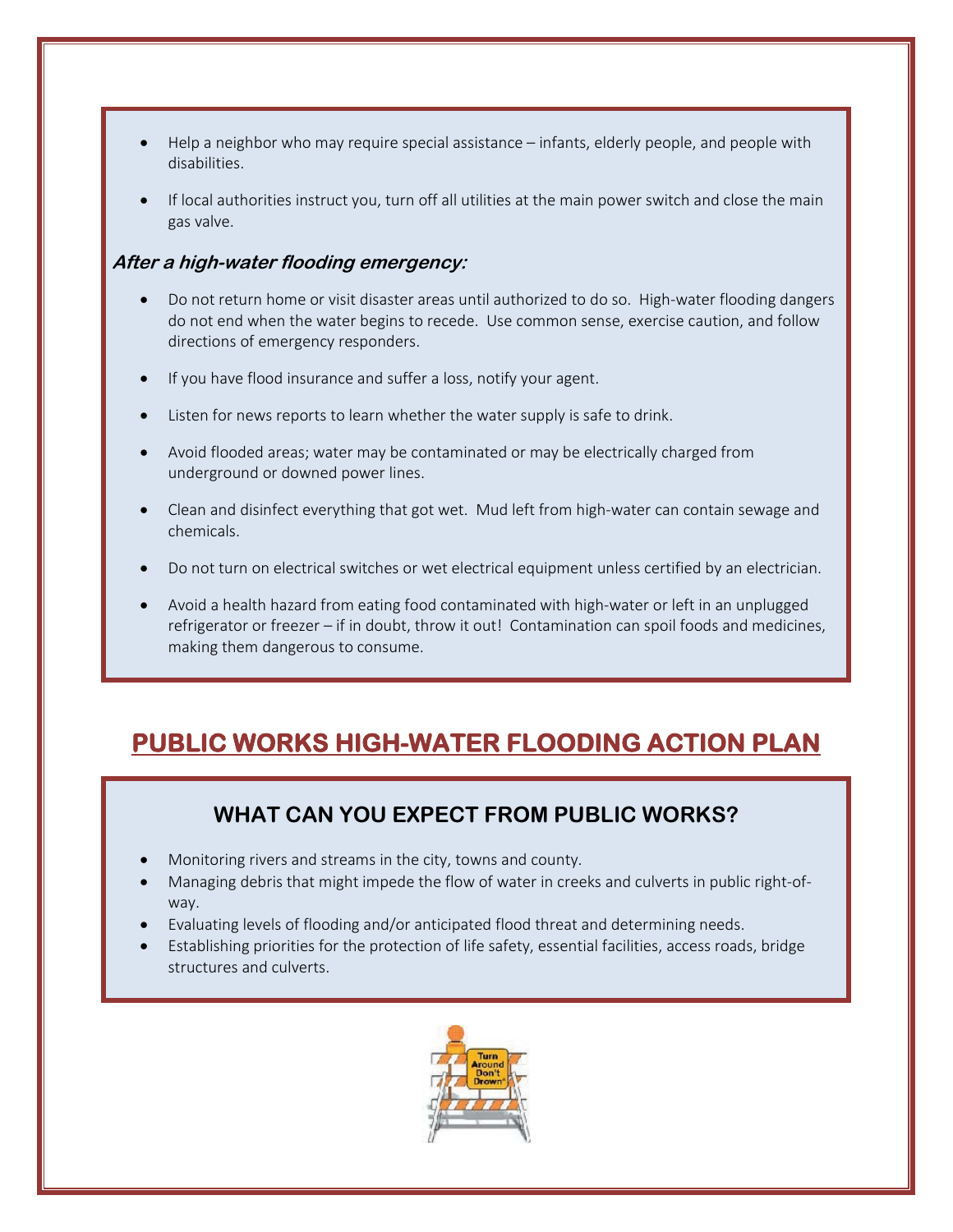| <b>CONTACT INFORMATION</b> (8:00 a.m. $-5:00$ p.m.)                        |                |
|----------------------------------------------------------------------------|----------------|
| City of Steamboat Springs                                                  |                |
| Police Department                                                          | (970) 879-4344 |
| Public Works Department                                                    | (970) 871-8207 |
| Floodplain Manager                                                         | (970) 871-8260 |
| Town of Hayden                                                             |                |
| Police Department                                                          | (970) 276-3232 |
| Public Works Department                                                    | (970) 276-3840 |
| Floodplain Manager                                                         | (970) 276-3741 |
| Town of Oak Creek                                                          |                |
| Police Department                                                          | (970) 736-8355 |
| Public Works Department                                                    | (970) 736-2459 |
| Floodplain Manager                                                         | (970) 736-2422 |
| Town of Yampa                                                              |                |
| Public Works Department / Floodplain Manager                               | (970) 638-4511 |
| <b>Routt County</b>                                                        |                |
| Sheriff                                                                    | (970) 879-1090 |
| Office of Emergency Management                                             | (970) 870-5551 |
| Public Works Department                                                    | (970) 870-5552 |
| Floodplain Manager                                                         | (970) 870-5599 |
| AFTER BUSINESS HOURS CALL THE ROUTT COUNTY COMMUNICATIONS<br><b>CENTER</b> | (970) 879-1090 |

## **LAW ENFORCEMENT HIGH-WATER FLOODING ACTION PLAN**

## **What can you expect from law enforcement?**

- Protect life (health and well-being of the community).
- Minimize the threat to people and property in response to flooding (via evacuation if necessary).
- Continue to provide essential law enforcement services.

#### **Priorities:**

- Evaluate the threat level
	- 24-hour stream watch during peak run-off period
	- Communication with affected agencies
	- Obtain hydrologic information from relevant sources
- Identify actual affected areas
	- Life threatening potential
	- Need to evacuate
	- Secure affected area (traffic/crowds)
	- Establish and secure access to affected areas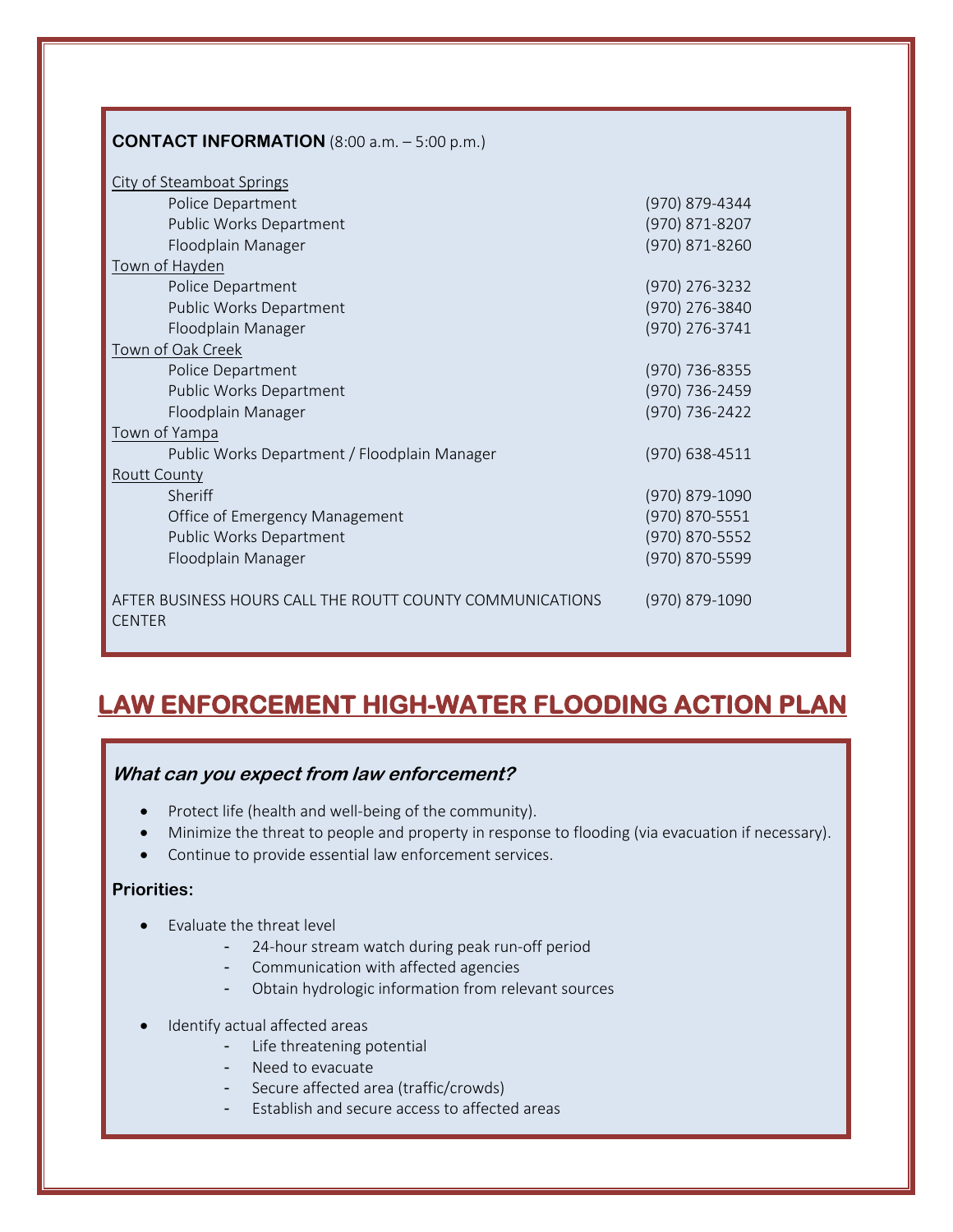- Secure property impacted by high water
	- Public property (local government infrastructure)
	- Private property (prevent looting)
- Continue to provide essential police services
	- Prioritize police response to requests for service
	- Additional manpower and other resources from local agencies

## **SANDBAGGING**

#### **Public Works:**

• Although Public Works generally does not provide sandbagging services for anything other than public infrastructure protection, you can contact your local Public Works office with questions (refer to contact information for appropriate contact numbers).

#### **Sandbags can be purchased locally at the following locations:**

- Elk River Farm & Feed 2680 Copper Ridge Circle Steamboat Springs (970) 879-5383
- MJK Sales & Feed 290 Ranney Craig (970) 824-6581

Refer to the Yellow Pages of your phone book for sand and delivery contractors.

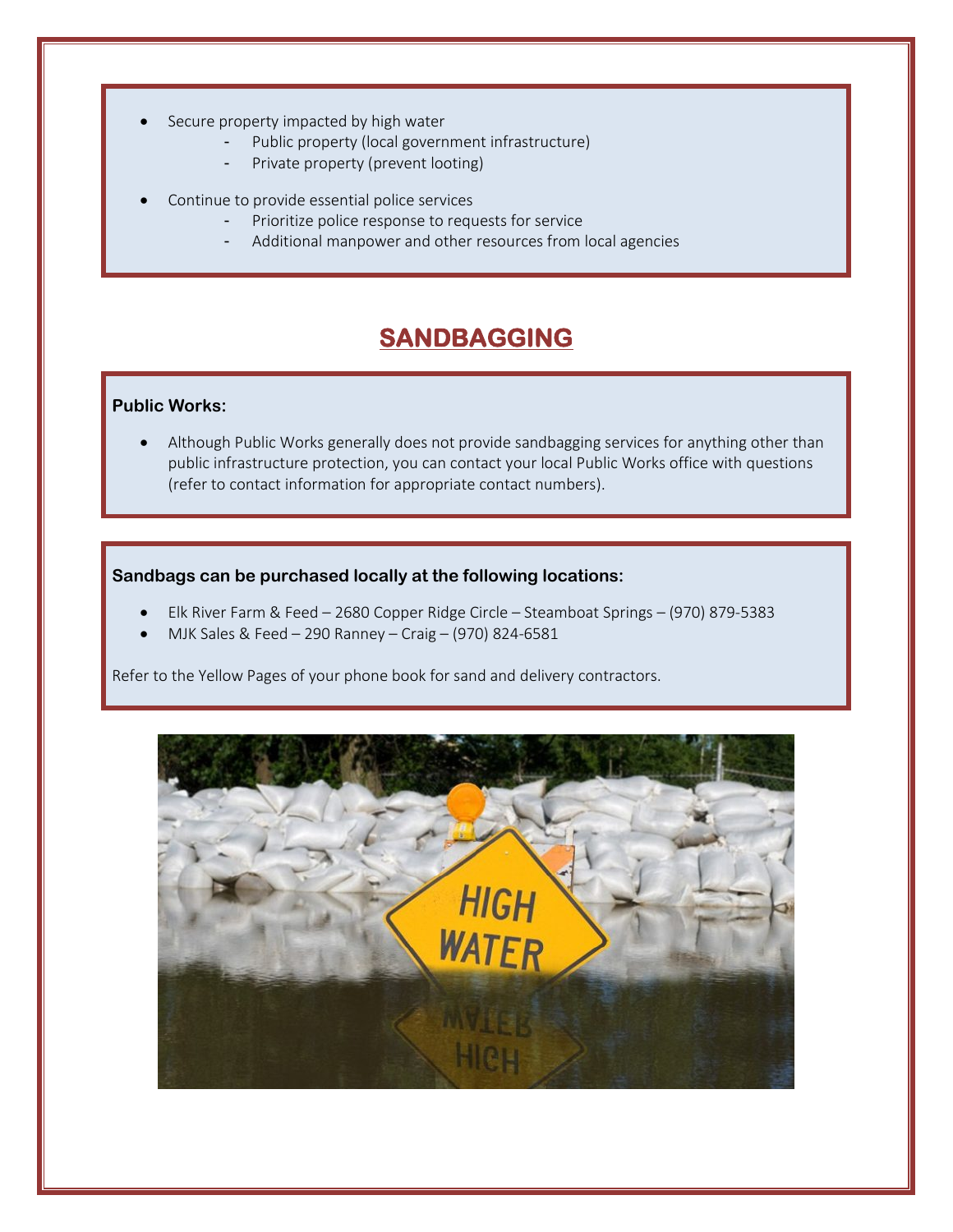## **HIGH-WATER FLOODING PREPAREDNESS RESOURCES**

To watch the flow in area rivers & streams go to <http://waterdata.usgs.gov/co/nwis/discharge>

or

[http://cwcb.state.co.us](http://cwcb.state.co.us/)

The Colorado Water Conservation Board (CWCB) is the state authority on the administration of flood insurance and information. They actively engage in preparatory activities and update information on their website throughout the flood season.

#### **Website links with flood information pertinent to Routt County homeowners:**

An *elevation certificate* documents important features of your property, including its location, *flood* zone, building characteristics and, most importantly, the *elevation* of its lowest floor. The form is issued by the National Flood Insurance Program (NFIP) and used by *insurance* agents to determine your *flood insurance* premiums. **Elevation Certificates can be obtained from a licensed PLS (surveyor) in the state of Colorado. Blank certificates and detailed instructions can be found on-line at the FEMA website:**  [http://www.fema.gov/library/viewRecord.do?id=1383.](http://www.fema.gov/library/viewRecord.do?id=1383)

**Routt County can provide guidance based on floodway/floodplain information, but is unable to verify that information. FEMA's Flood Insurance Rate Maps (FIRMs) are available at the City and County Planning Departments for review by the public. They are also available on-line at the FEMA website:**  [www.fema.gov.](http://www.fema.gov/) **Select 'FEMA flood map store' link (on the left side), then proceed to look for the flood map for your location.**

- National Weather Service: <https://weather.gov/safety/flood>
- Federal Alliance for Safe Homes: [www.flash.org](http://www.flash.org/) or 1-877-221-SAFE
- Flood Insurance: [www.floodsmart.gov](http://www.floodsmart.gov/)
- Emergency Preparedness: [www.fema.gov](http://www.fema.gov/) or [www.redcross.org](http://www.redcross.org/) or <http://www.co.routt.co.us/153/Emergency-Management> (Routt County Office of Emergency Management)
- Colorado Water Conservation Board: [https://cwcb.colorado.gov/](http://www.cwcb.state.co.us/)
- Flood Information: [www.floodsafety.com](http://www.floodsafety.com/)
- Institute for Business and Home Safety: [www.ibhs.org](http://www.ibhs.org/)
- U.S. Army Corps of Engineers: <http://www.usace.army.mil/Emergency/Pages/home.aspx>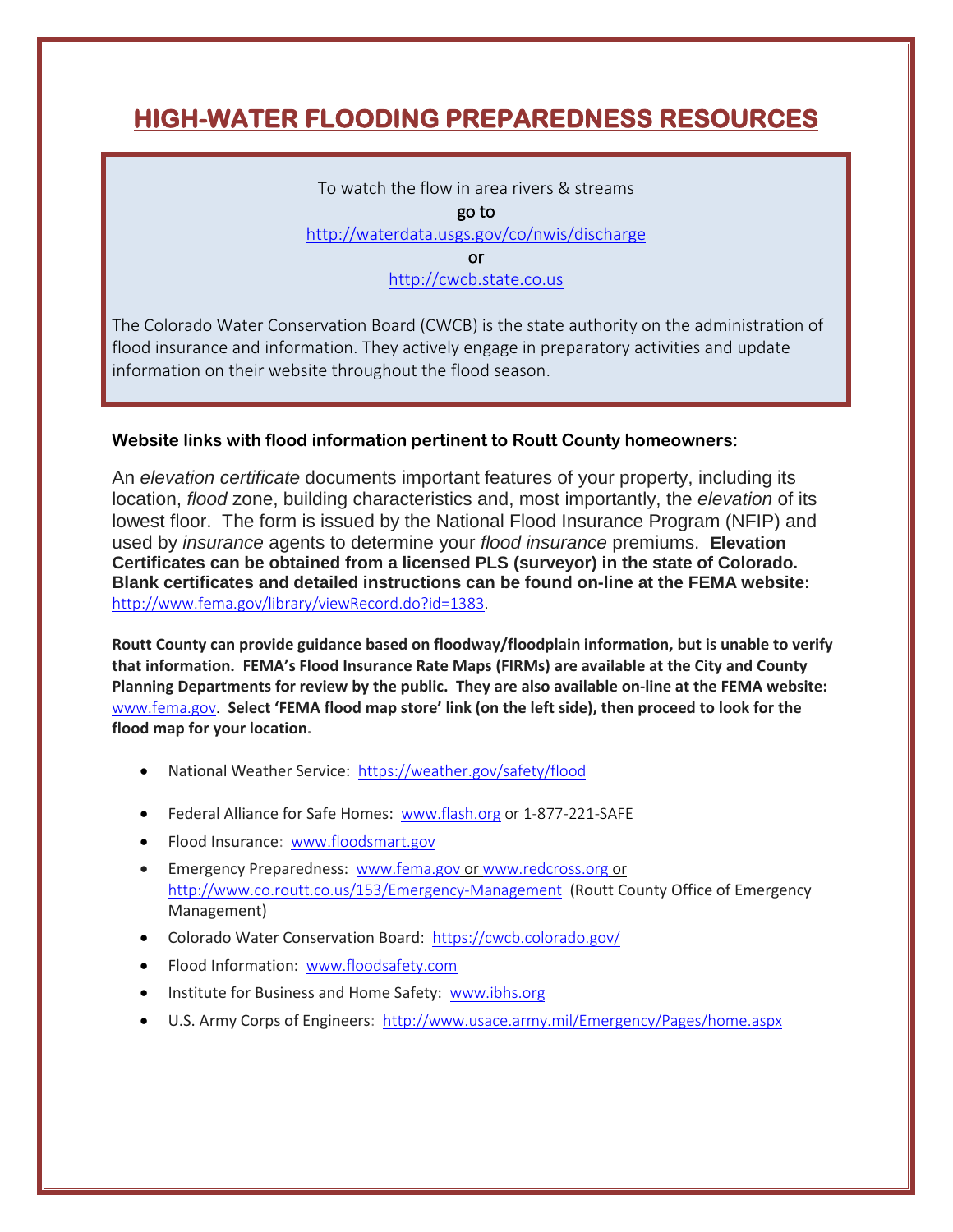## **FEMA FLOOD INSURANCE RATE MAPS**

Floods can happen anytime, anywhere, and without warning. What most people don't know is that the damage from a flood is not covered under a standard homeowner's insurance policy. A standard policy also does not cover mudflows, which are rivers of liquid and flowing mud. Flooding and mudflows can develop when water saturates the ground, such as from rapid snowmelt or heavy or long periods of rainfall. Even if you do not live near the water, flood insurance is a good idea to protect your home against events such as broken water lines.

## **What is flood insurance?**

Flood insurance is a special policy that is federally backed by the National Flood Insurance Program (NFIP) and is available for homeowners, renters and businesses. The standard flood insurance policy pays for direct physical damage to insured property up to the replacement cost or actual cash value (ACV) of actual damages or the policy limit of liability, whichever is less.

- *Homeowners*: You may purchase flood insurance covering up to \$250,000 of flood damage to your home. A standard flood policy will cover structural damage, including damage to the furnace, water heater, air conditioner, floor surfaces (carpeting and tile) and debris clean up. The contents of the home are not covered under a standard policy, but for an additional premium, you also may purchase flood coverage for up to \$100,000 of damage to your personal property. Coverage for basements, crawlspaces and ground-level enclosures on elevated homes is limited. If your home has these spaces, be sure to ask your insurance agent about any restrictions in your coverage.
- *Renters:* Flood is not covered under a basic renter's insurance policy. Talk with your insurance agent about your flooding risks to decide if you need flood coverage for your belongings.
- *Business Owners:* A flood insurance policy coverage will cover up to \$500,000 on a nonresidential building and up to \$500,000 in contents. Contents only policies are also available.

It's very important to plan ahead. Flood insurance has a waiting period. A flood insurance policy normally will not go into effect until 30 days after you purchase the policy.

#### **How much does flood insurance cost?**

According t[o www.floodsmart.gov,](http://www.floodsmart.gov/) the average homeowners flood insurance premium for a preferred risk policy is less than \$400 a year. Premiums for flood insurance will vary depending on your risk level for a flood loss, the amount of coverage you choose, the type of coverage you need, and your deductible. You can normally choose different deductibles for building property and personal property coverage. The deductibles will apply separately to building property and personal property claims. Your mortgage company can require that your deductible is no more than a certain amount.

## **How do I buy flood insurance?**

You can purchase flood insurance for your home or business regardless of whether the property is in a floodplain. Contact your insurance agent or company to find out if your community participates in the NFIP. You can also visit [www.floodsmart.gov](http://www.floodsmart.gov/) to get more information about your flood risk.

For more information about flood insurance, visit the NFIP Web site at [www.floodsmart.gov.](http://www.floodsmart.gov/)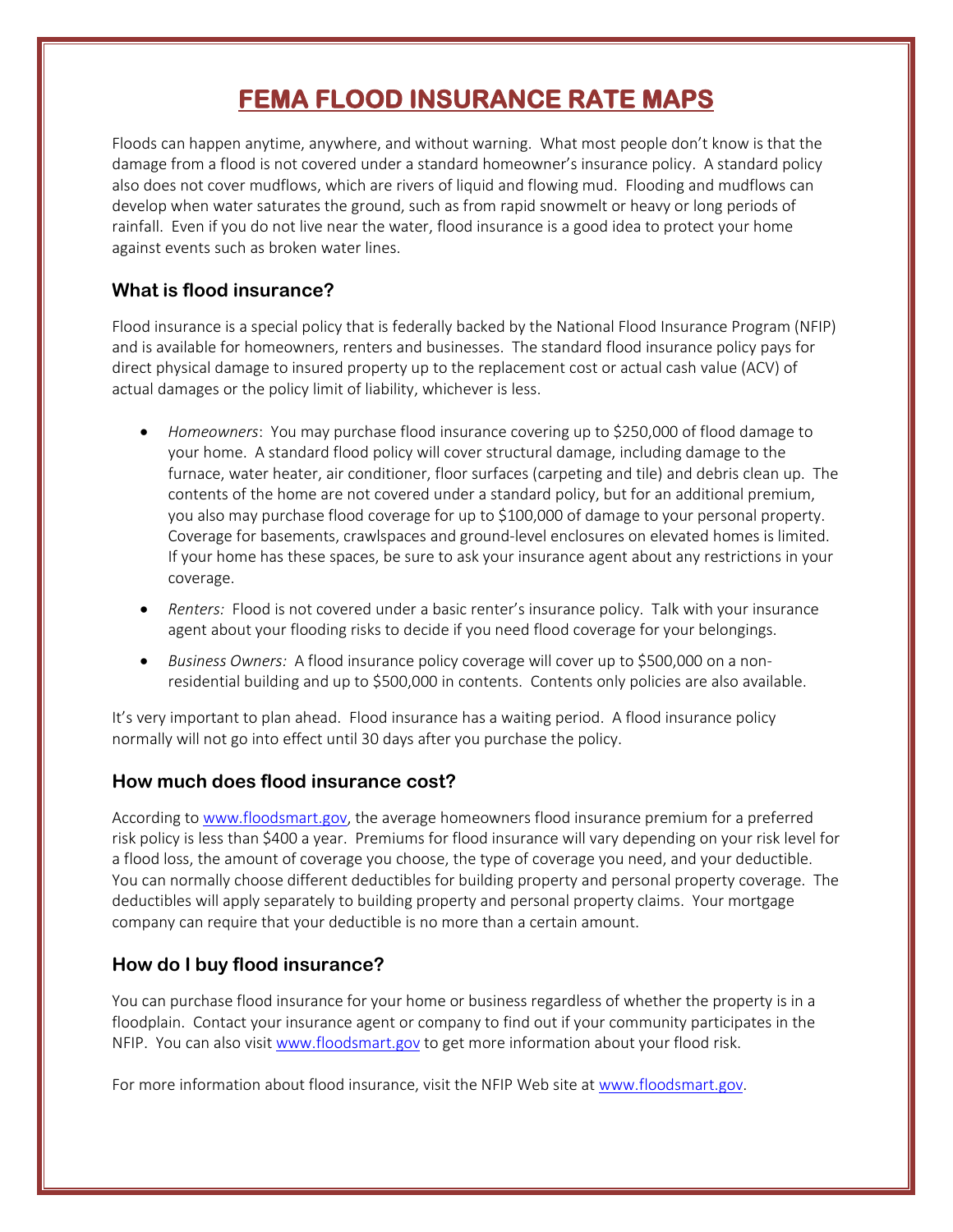## **FEMA FLOOD INSURANCE RATE MAPS**

Flood Insurance Rate Maps (FIRMs) are available as part of the National Flood Insurance Program.

Routt County can provide guidance based on floodway/floodplain information available to them. FEMA's Flood Plain Insurance Rate Maps are available at the<http://msc.fema.gov/portal>for review by the public. Information on flood maps and flood insurance is available at [http://cwcb.state.co.us](http://cwcb.state.co.us/) then click on the "Flood Protection" tab on the left for the following:

- Colorado Flood and Weather Information
- FEMA Resources (maps, documents, technical guidance)
- Flood Insurance Information and Floodplain Maps
- Floodplain Management Presentations and Reports
- Forms and Documents (flood-related downloads)

For assistance in determining whether your property is in the 100-year flood area, please contact the Planning Department in your city/town or the county.

(Please note: Flood insurance rate maps are available for review and the various towns will answer general questions for the public. However, lending institutions, not the towns, determine whether flood insurance will be required for a property and the related liability potential.)









Routt **County Alerts**